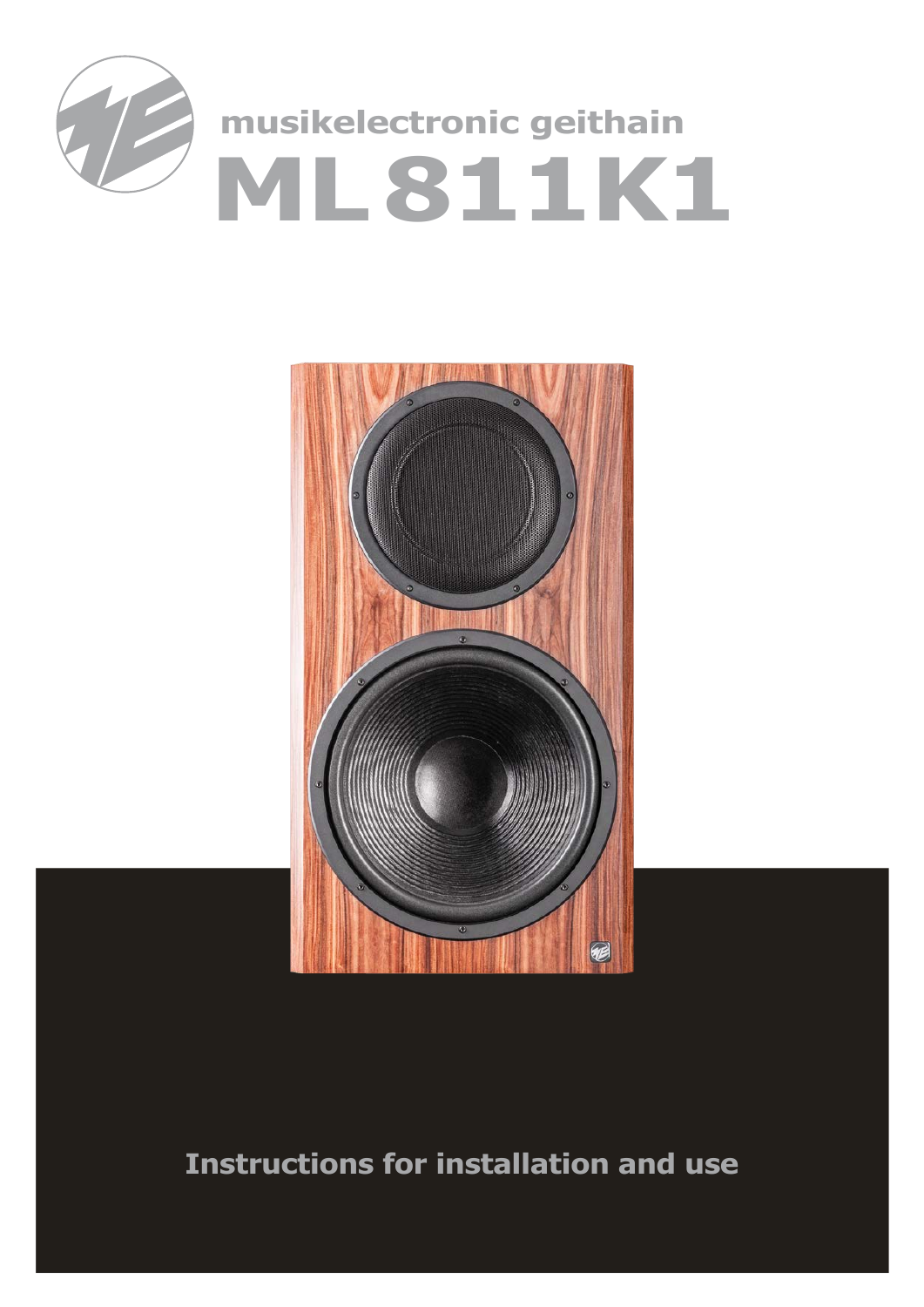### **Table of contents**

| $\mathbf{1}$            | <b>Introduction</b>             | $\mathbf{1}$            |
|-------------------------|---------------------------------|-------------------------|
| $\overline{\mathbf{2}}$ | <b>Disclaimer</b>               | $\overline{\mathbf{2}}$ |
| 3                       | <b>System description</b>       | 3                       |
| 4                       | <b>Basic information</b>        | 4                       |
| 4.1                     | Guidelines                      | $\overline{4}$          |
| 4.2                     | Safety instructions             | $\overline{4}$          |
| 4.3                     | Unboxing                        | 6                       |
| 4.4                     | Delivery contents               | 6                       |
| 4.5                     | Cleaning                        | 6                       |
| 4.6                     | <b>Environmental conditions</b> | 6                       |
| 4.7                     | Guarantee acknowledgements      | 6                       |
| 5                       | <b>Positioning</b>              | $\overline{\mathbf{z}}$ |
| 5.1                     | Positioning near walls          | $\overline{7}$          |
| 5.2                     | Stereo operation                | 8                       |
| 5.3                     | Surround operation              | 9                       |
| 6                       | Set-up the speakers             | 10                      |
| 6.1                     | Connecting the ML811K1          | 10                      |
| 6.2                     | Cable connection                | 11                      |
| 6.3                     | Adjustment controller           | 11                      |
| 6.4                     | Status indication               | 11                      |
| 7                       | <b>Specifications</b>           | 12                      |
| 8                       | <b>Acoustic measurements</b>    | 14                      |
| 9                       | <b>Notes</b>                    | 15                      |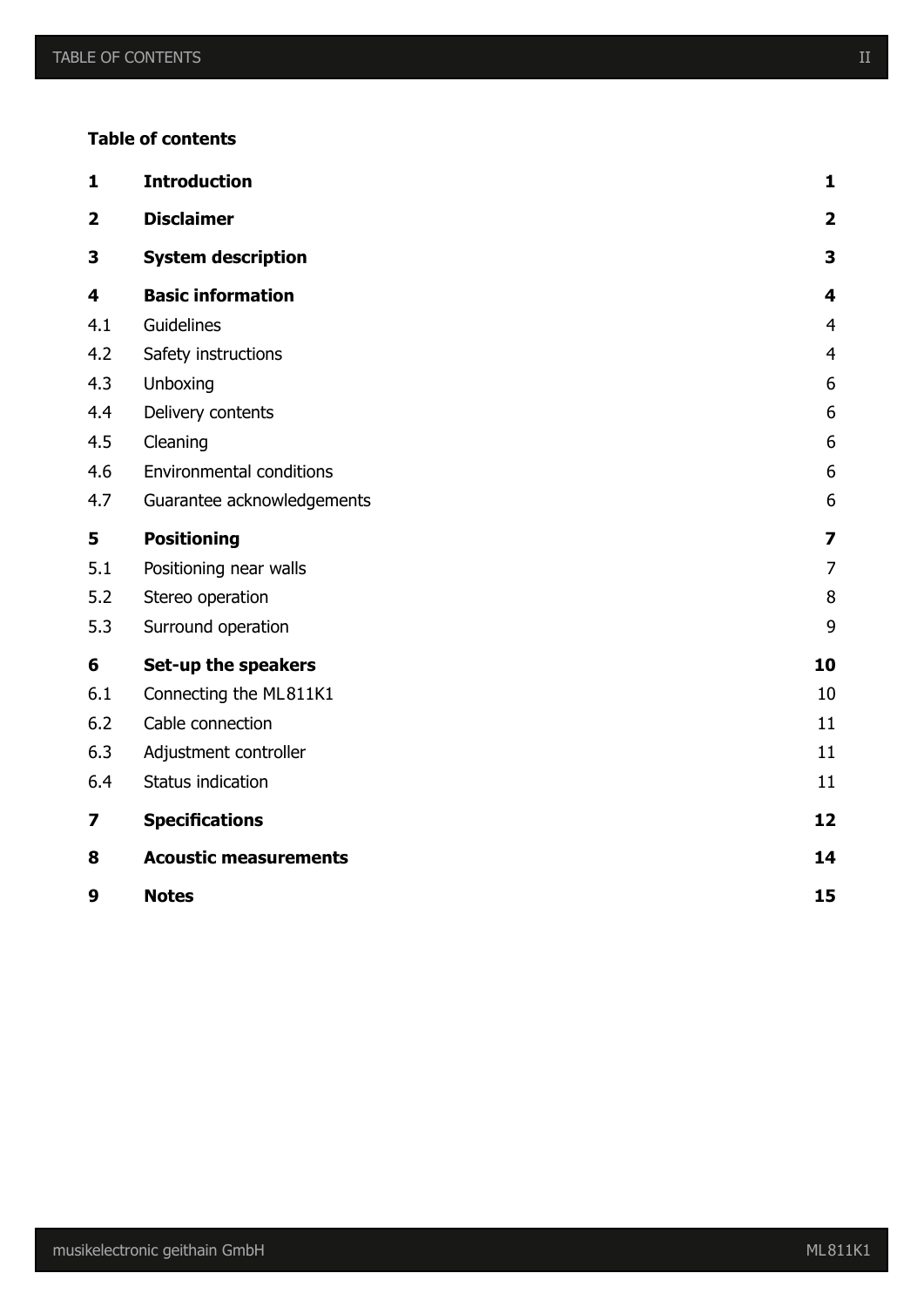#### **1 Introduction**

Dear customer,

Thank you for the trust you have put in us by buying these speakers. You decided upon a quality product that in regard to tonal and technical characteristics complies to the utmost expectations.

The usual burn-in period is not required, because the speakers are artificially aged in-house.

# **Please read the technical description and manual to take advantage of the capabilities of these speakers and ensure safe operation.**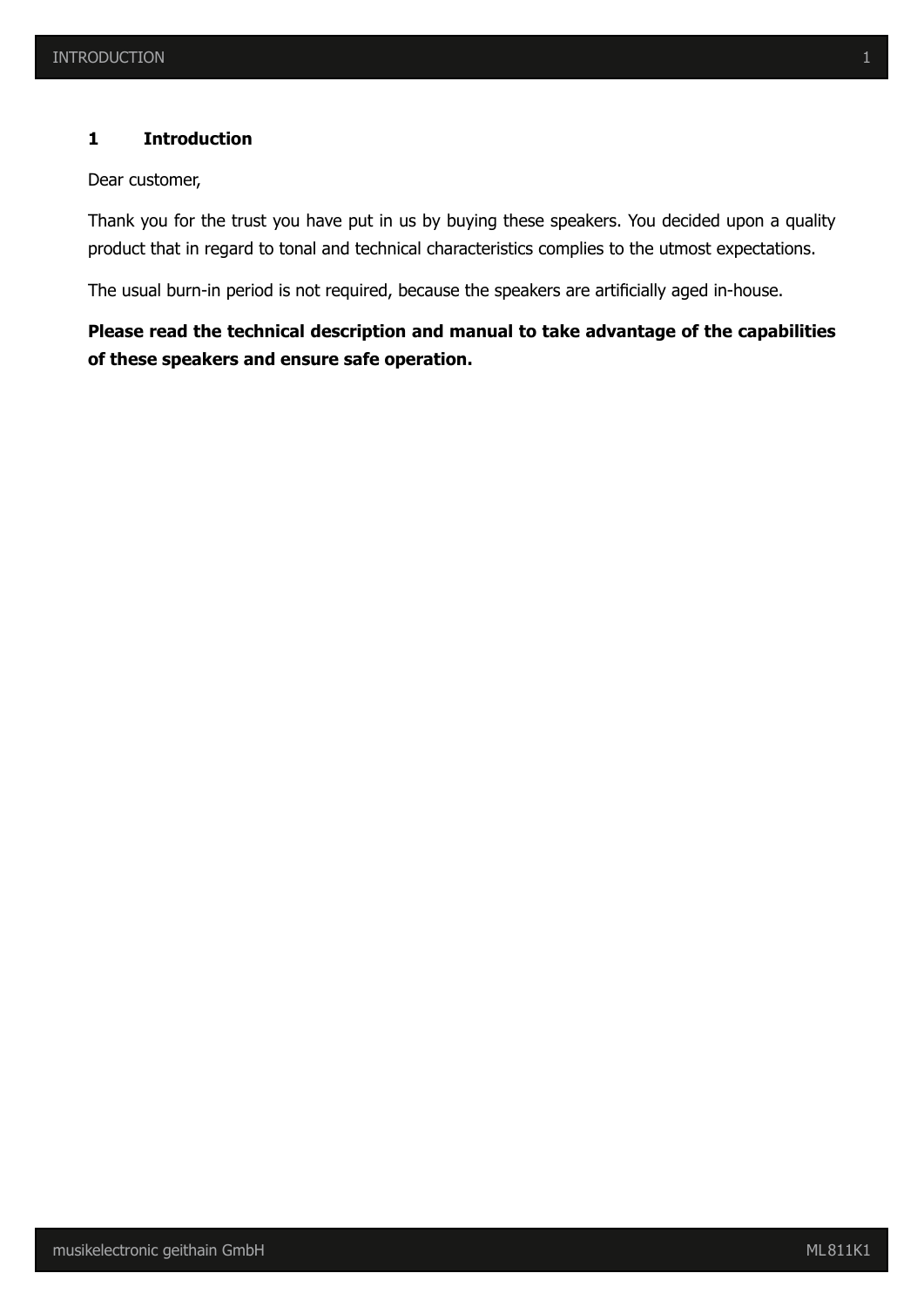#### **2 Disclaimer**

Technical data and appearances are subject to changes without notice. Errors and omissions excepted. Musikelectronic Geithain GmbH assumes no liability for any loss which may be suffered by any person who relies either wholly or in part upon any description, photograph or statement contained herein. Musikelectronic Geithain GmbH products are sold through authorized fulfillers and resellers only. Fulfillers and resellers are not agents of Musikelectronic Geithain GmbH and have absolutely no authority to bind Musikelectronic Geithain GmbH by any express or implied undertaking or representation. This manual is copyrighted. No part of this manual may be reproduced or transmitted in any form or by any means, electronic or mechanical, including photocopying and recording, or by any information storage or retrieval system without the prior written permission of Musikelectronic Geithain GmbH.

All rights reserved

Copyright © 2018 Musikelectronic Geithain GmbH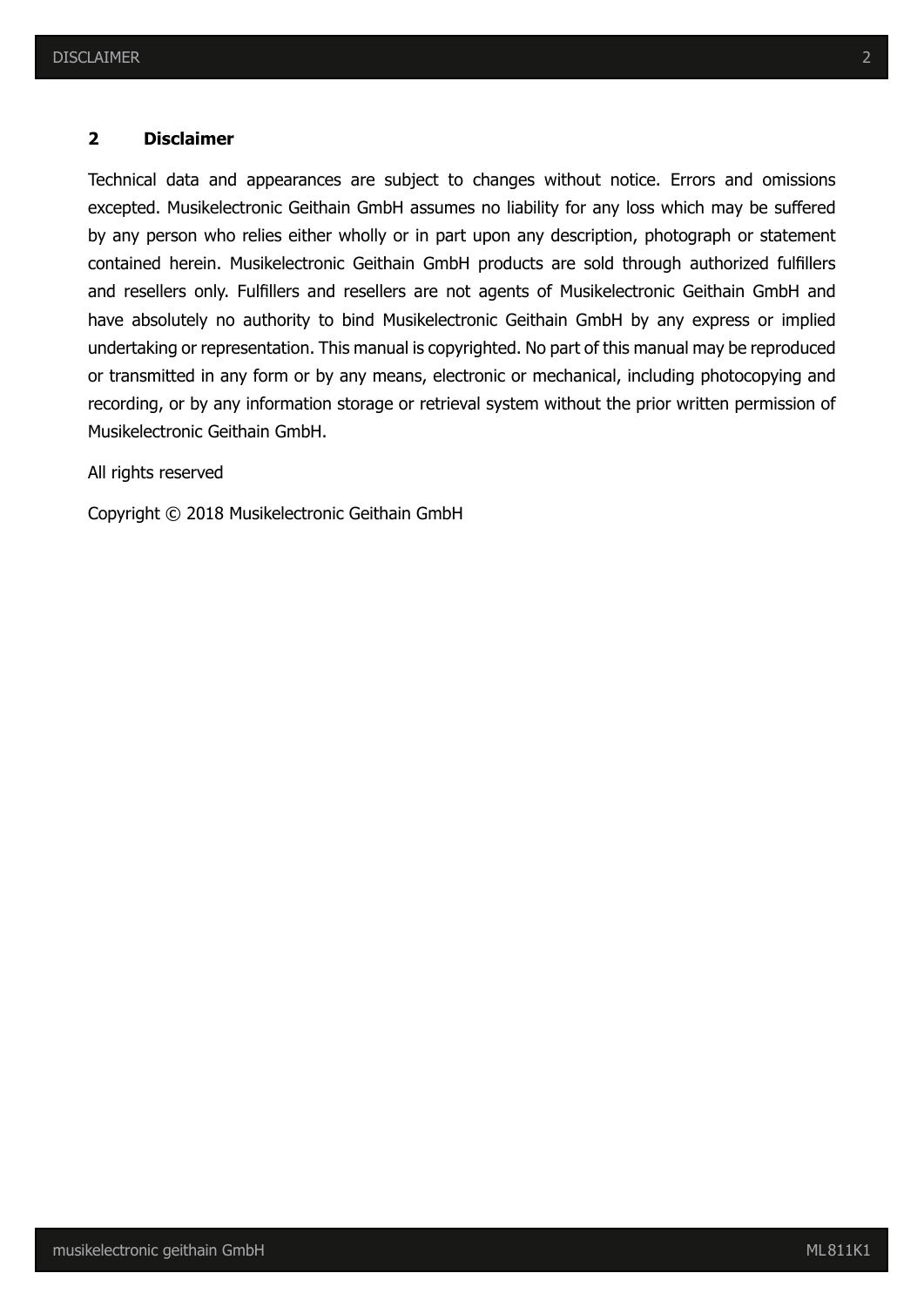#### **3 System description**

With the ML811K1 a mastering loudspeaker was created combining maximal levels and absolute neutrality. For the first time mastering engineers have the opportunity to use a loudspeaker providing the same sound pattern Tonmeisters pledge to for decades. Special attention was directed to the necessities and conditions in mastering studios: large rooms and listening distances, high levels and timbral neutrality. Regardless of whether classical, rock, pop, or motion picture productions the ML811K1 overcomes loud and quiet passages with ease. Also in big living rooms or home cinemas it convinces with the accustomed ME quality.

By the cardioid radiation characteristics within the frequency range from 30Hz through 250Hz the reflections on the back walls of listening rooms can be minimized. In addition the transfer characteristic can be matched to the acoustical conditions of the reproduction room as well as to the set-up situation by the parametric filters of the integrated DSP.

The directivity index of the monitor was optimized for long listening distances and a base distance between three and eight metres (9′10″ and 26′3″). For low frequencies a very linear 400mm (16″) long-throw driver in a cardioid cabinet is employed, delivering excellent impulse fidelity. The four 25mm (1″) dome tweeters are coaxially mounted in front of the 260mm (10″) cone allowing a precise steering of the directivity index. As a result a realistic and steady spatial performance of the sound pattern around the listening position is achieved, with high homogeneity and smallest possible coloration. By the big diaphragm area the ML811K1 is to the highest degree level proof while at the same time it has the lowest distortions. Therefore the ML811K1 is a precision studio tool allowing fatigue free working for hours.

The RL-Amplifier is a 2 U rackmount Class-D amplifier driving the woofer with 1,500W at 8Ω and the midrange as well as the tweeters equally with 800W at 4Ω and therefore has sufficient power reserves for every situation.

A variety of special stands and racks is available as accessories. According fixing elements have been integrated into the loudspeaker cabinet.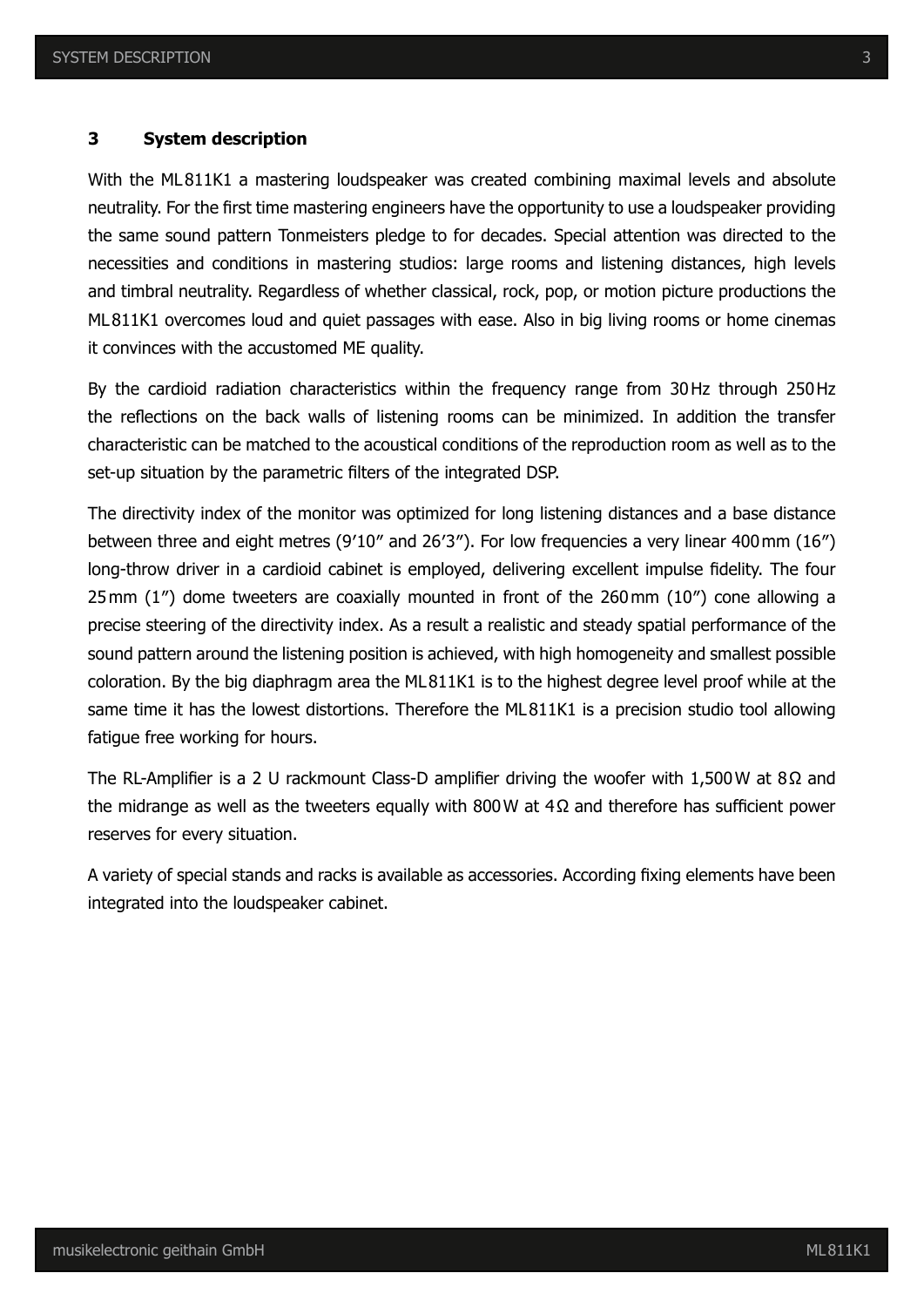#### **4 Basic information**

#### **4.1 Guidelines**

This product complies to requirements of current European and national guidelines (2004/108/EG Electromagnetical Compatiblity). The conformity is ascertained, corresponding declarations and records are deposited with the manufacturer.



Products built by us belong to B2C-class of the WEEE guidelines and must not be disposed with domestic waste.

#### **4.2 Safety instructions**

Like using any other electrical device you should observe the following operation guidelines, safety instructions and warning signs to ensure optimum functionality and safety of operation!

- Read these instructions carefully.
- $\blacktriangleleft$  Keep these instructions during the life cycle at a safe place. The instructions are an important part of the product.
- ; Heed all warnings. Follow all instructions.
- ; The product may only be used in accordance with the information provided in the user manual. Before and during the usage of the amplifier please ensure that all recommendations, especially the safety recommendations in the user manual, are adhered to.
- ; Do not place this product on an unstable cart, stand, tripod, bracket, or table. The product may fall, causing serious injury, and damage to the product.
- ; The heat sink must not be blocked or covered. This product should not be installed unless proper ventilation is provided or manufacturer's instructions have been adhered to.
- $\triangleleft$  Do not install the device near any heat sources.
- ; Do not expose the device to direct sun radiation.
- ; Do not install the device in rooms with high humidity.
- ; Do not try to insert anything into device openings.
- ; The device shall not be exposed to dripping or splashing and no objects filled with liquids shall be placed on the device.
- $\triangleleft$  Clean only with dry or slightly moistened cloth.
- ; Protect the power cord from being walked on, pinched or damaged in any other way. Pay particular attention to plugs and the point where they exit the device.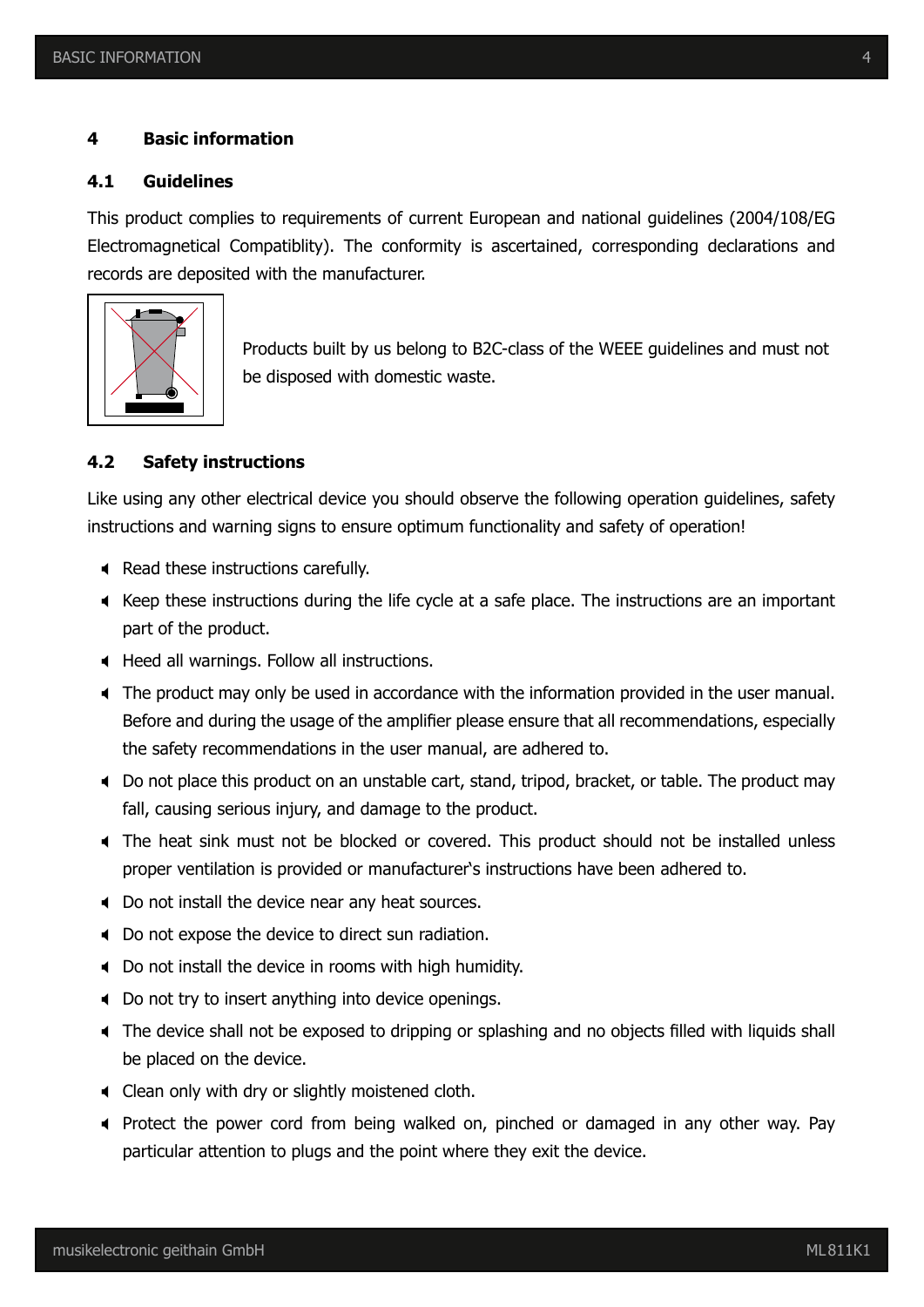- ; Do not attempt to service this product yourself as opening or removing cover may expose you to dangerous voltage or other hazards.
- ; Refer all servicing to qualified service personnel.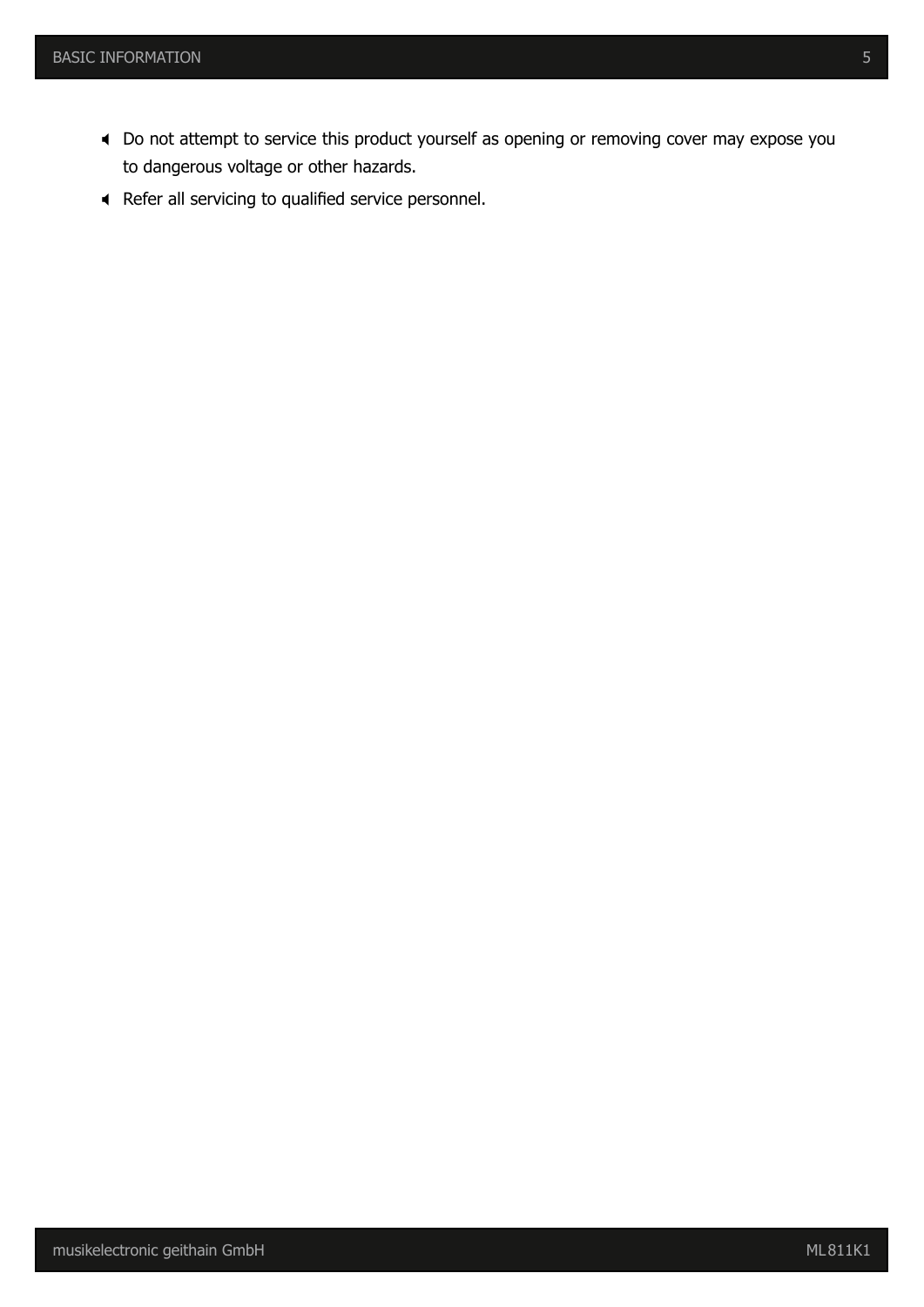#### **4.3 Unboxing**

The speakers are shipped in proper condition. Unpack the speaker carefully and check for visible damages. In case of damages report them to your retailer. Keep the packaging, in case the speaker has to be transported in the future.

#### **4.4 Delivery contents**

- Speaker ML811K1
- $\triangleleft$  RL-Amplifier
- Speakon cable
- Powercon cable
- **Technical description and user manual**

#### **4.5 Cleaning**

The speaker is made of real wood veneer and needs to be nurtured in the same way as furnishings. We advise quality wax polish to ensure durability of the veneer. Surfaces can also be cleaned with tidy, slightly damped, fuzz-free, smooth cloth.

#### **4.6 Environmental conditions**

Ensure the following environmental conditions in your listening room:

- 
- ; Storage temperature range −25°C ... +45°C (−13°F ... +113°F)
- ; Relative humidity 45% ... 75%

#### **4.7 Guarantee acknowledgements**

Opening the device by unauthorized personnel leads to all claims under guarantee expire. In case of destruction by overload, misuse or outside influences there are no claims under guarantee.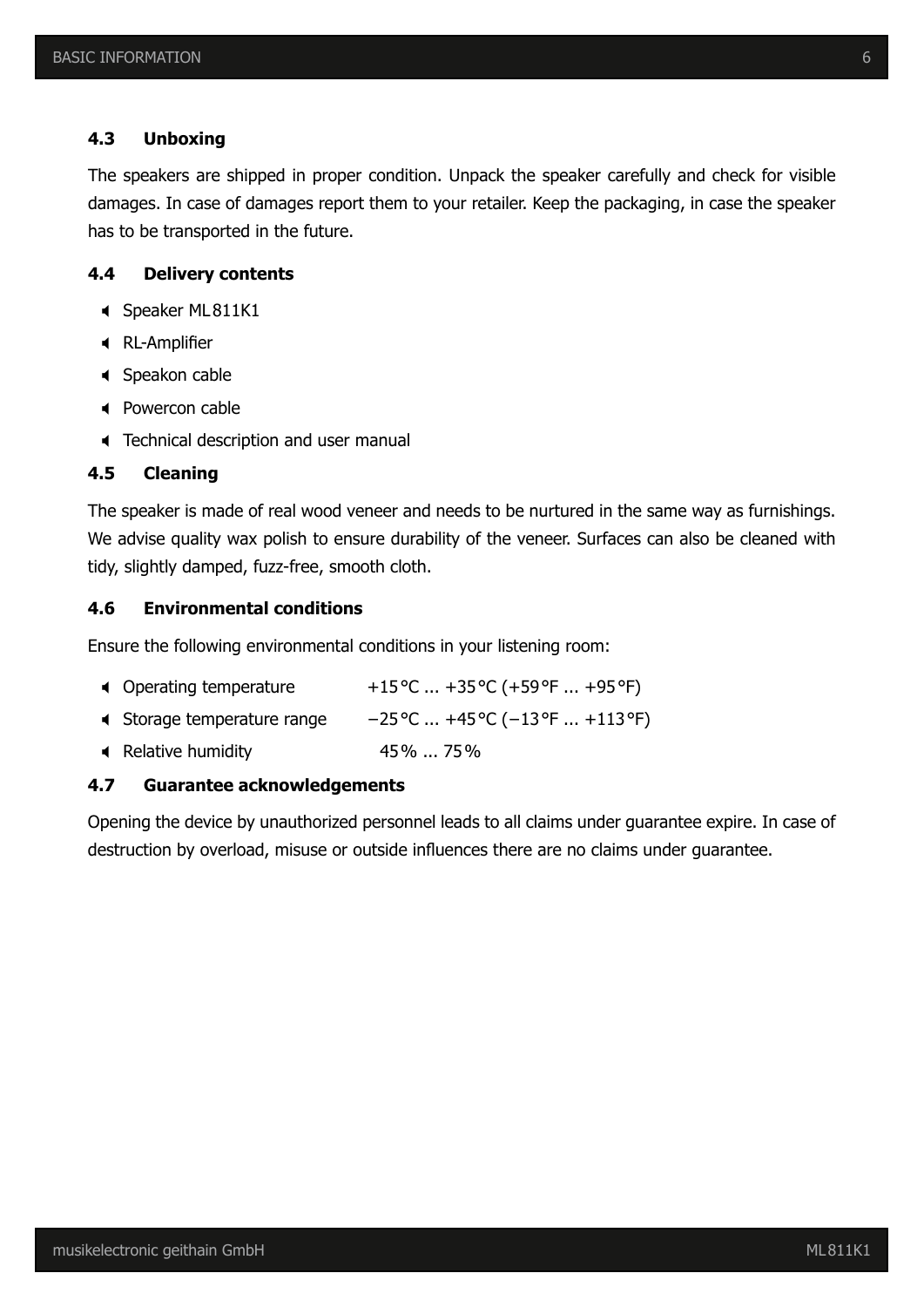#### **5 Positioning**

Our speakers do not impose special requirements neither in stereo nor in multichannel set-ups. Nonetheless speaker positioning has influence on listening impression because every room is individually designed and furnished. The following advices are just guidelines that ease proper positioning. In addition we offer a measurement service to take advantage of the capabilities of your listening environment.

#### **5.1 Positioning near walls**

When speakers are installed near walls sound quality is physically affected. Every customary speaker behaves as a punctual sonic source in the low frequency range, with sonic waves spherical radiated without any constructional measures. Back wall reflections are unavoidable.

The speakers ML811K1 however utilize cardioid radiation characteristics with rearward attenuation greater than 10dB. Because of this structural measurement installation near walls is considerably less critical. For optimum listening experience a minimum distance of 20cm (7.9″) to walls and furniture should be ensured. Avoid corner installations because unwanted bass accentuation could arise.



 $\triangleleft$  Minimum distance to wall b ≥ 20cm (7.9")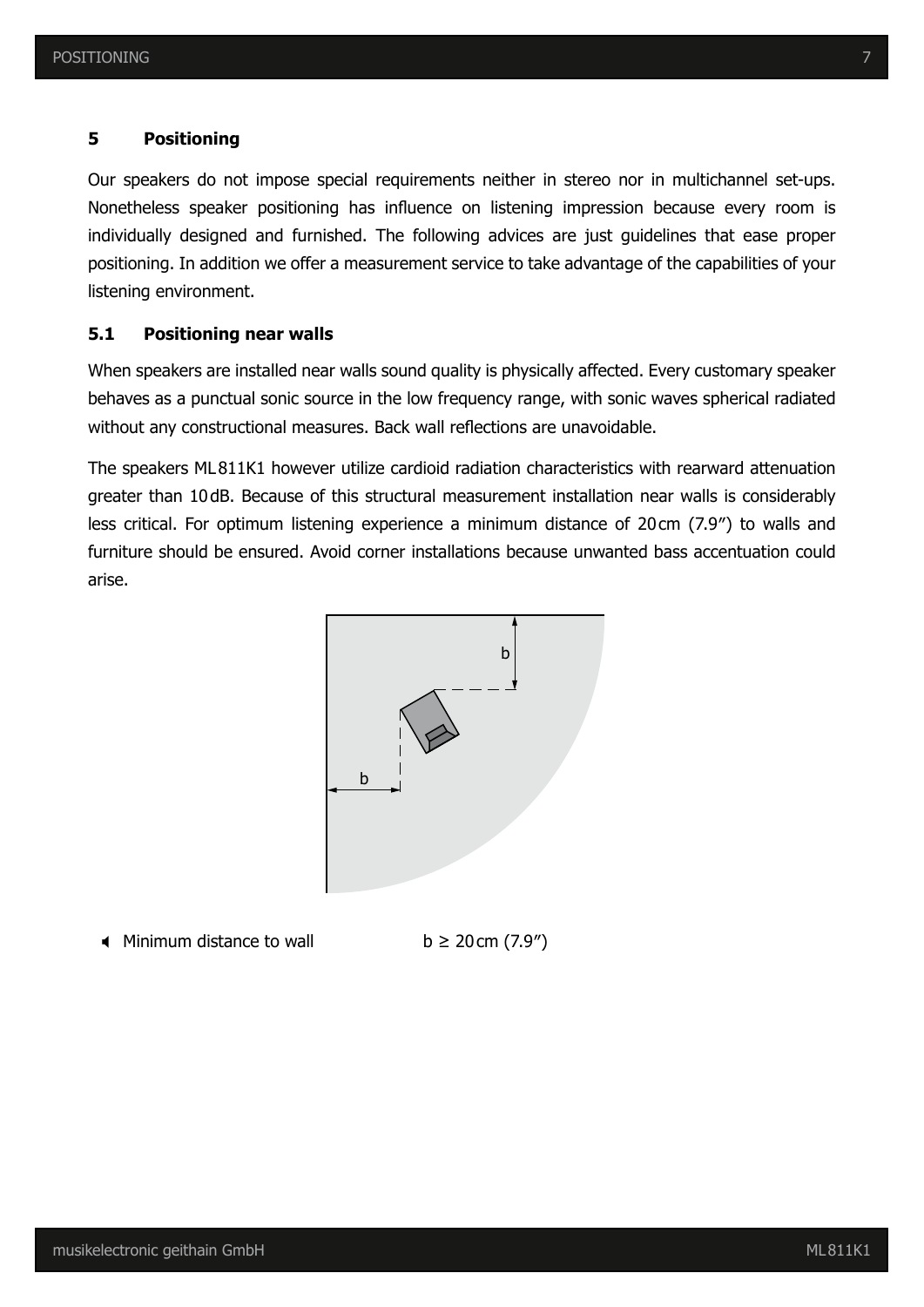#### **5.2 Stereo operation**

The optimum position of the speakers in your listening environment is the so-called stereo triangle (see figure). The base distance between the speakers and the distance to the hearing zone form an equilateral triangle (stereo triangle). A distance less than 3m (9′10″) or more than 8m (26′3″) should be avoided. For precise, spacial reproduction turn the speakers inside, directed to the hearing zone.



- 
- ; Adjust the speaker horizontally to the height of the ear at the listening position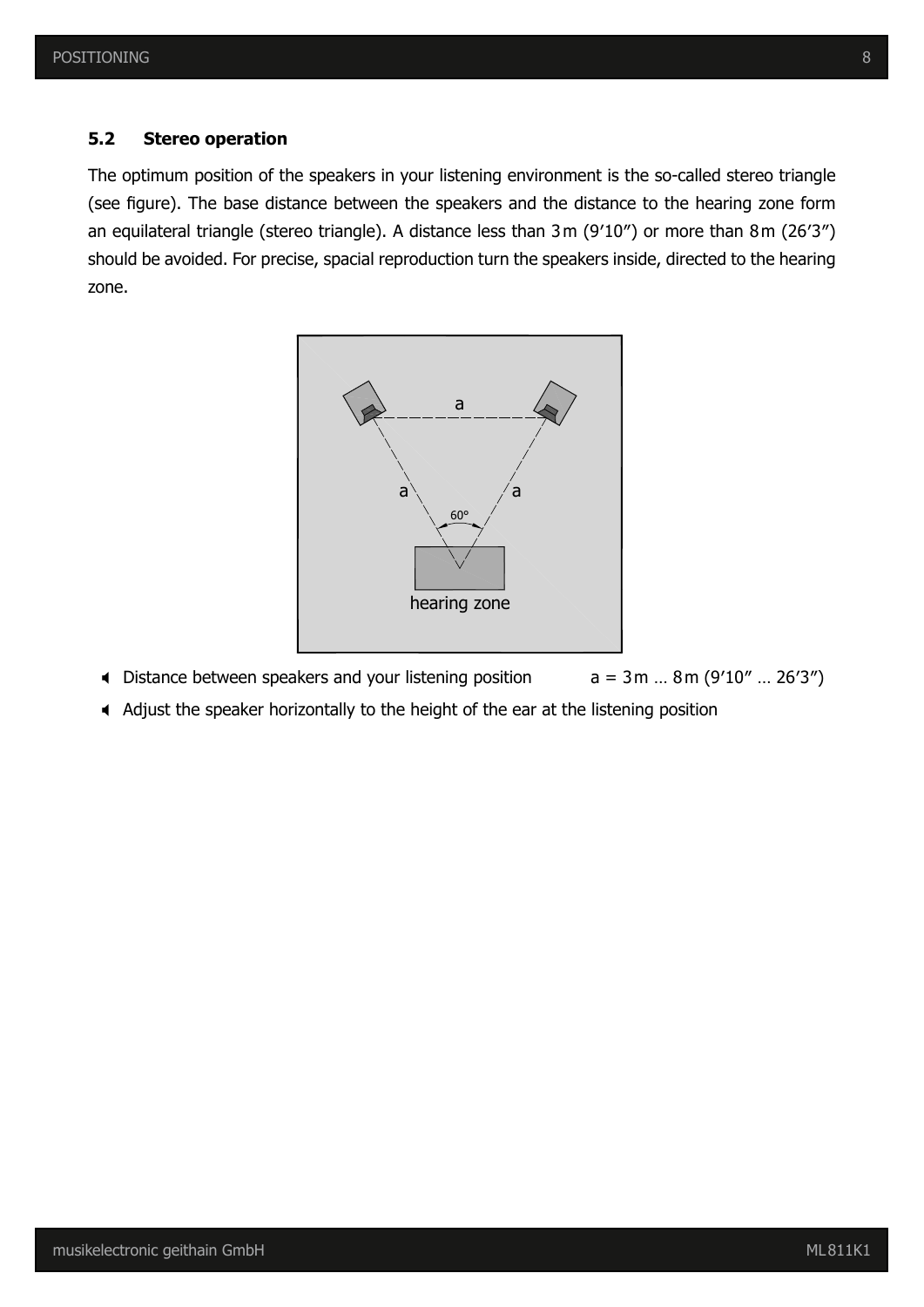### **5.3 Surround operation**

In surround operation the stereo triangle (see Stereo operation) is extended to a circle. The hearing zone is the centre of this circle. Position all speakers in the same distance to the hearing zone. The centre speaker is positioned in the middle between both front speakers. Pay attention to positioning the front and rear speakers horizontally along one plane. The angle between centre and rear speakers should be about 110°–120°.



In case installation in the prescribed way is not possible in your listening room most decoding devices allow adjustments of single speakers.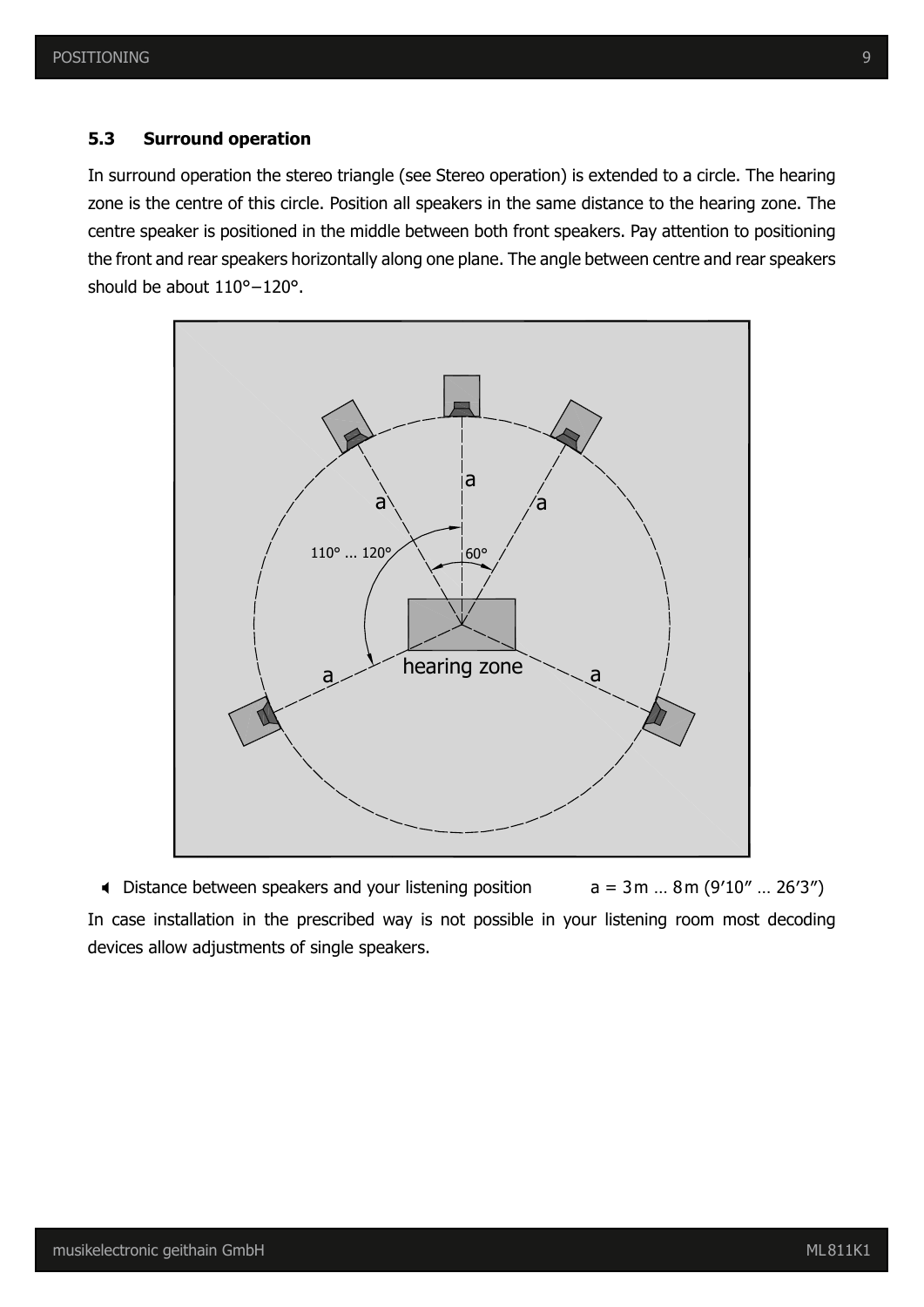#### **6 Set-up the speakers**

In this chapter we inform you how to connect your speakers to mains and your signal source. Ensure that the mains switch on the backside is in position "OFF". Only when your speaker is completely connected (see chapters 6.1 and 6.2) you can take the device into operation by use of the mains switch.

The speaker can be connected to every common pre-amplifier (U<sub>a</sub> = 1V ... 5V; R<sub>i</sub> < 600 Ω).

#### **6.1 Connecting the ML811K1**

The amplifier of the ML811K1 is housed in a separate enclosure. Every amplifier is paired to exactly one speaker by the same serial number. Ensure installation in pairs.

To connect the Speaker to the amplifier use only the shielded Speakon cable that is part of the delivery contents!

Ensure that the latch snaps audibly in place in the sockets of the speaker and the amplifier by turning the plug clockwise. Connect your signal source with the amplifier through the XLR socket.

To release the connector cable from the speaker and the amplifier, slide the latch on top of the connector back and turn the connector anticlockwise.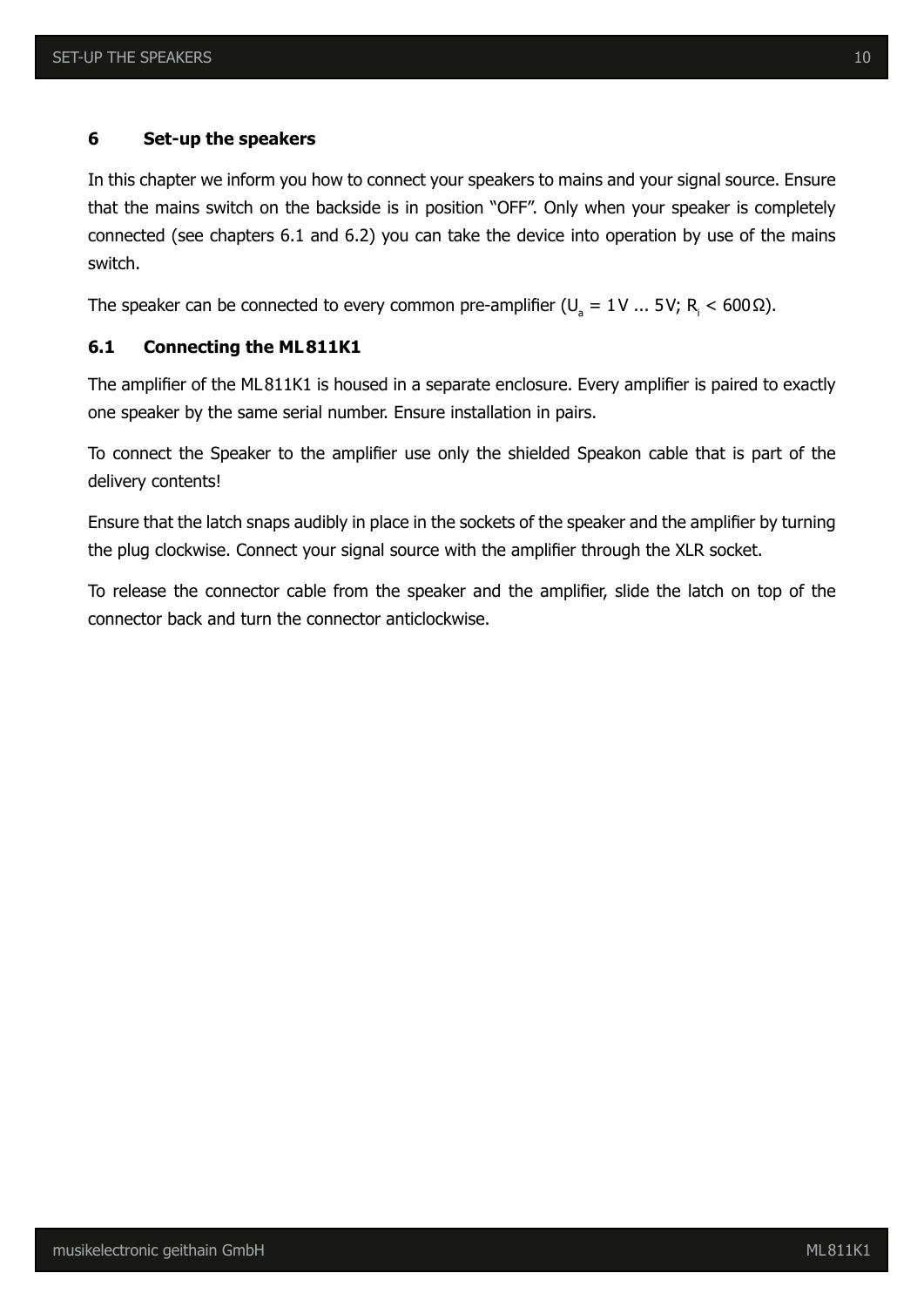#### **6.2 Cable connection**

|          | <b>Balanced connector</b><br>(amplifier) | <b>Balanced connector</b><br>(signal source) | <b>Unbalanced connector</b><br>(signal source) |
|----------|------------------------------------------|----------------------------------------------|------------------------------------------------|
|          | <b>XLR</b>                               | <b>XLR</b>                                   | <b>RCA</b>                                     |
| Earth    | Pin <sub>1</sub>                         | Pin <sub>1</sub>                             | <b>Ring</b>                                    |
| Signal + | Pin <sub>2</sub>                         | Pin <sub>2</sub>                             | Tip                                            |
| Signal - | Pin <sub>3</sub>                         | Pin <sub>3</sub>                             | <b>Ring</b>                                    |

The input of the integrated amplifier is electrically balanced. When your signal source also utilizes balanced connectors, please use a cable wired as stated in the table:

When using a signal source with unbalanced outputs (RCA) you need to balance the connecting cables. This avoids hum and other noise interferences. The table and the following figure show the wiring.



#### **6.3 Adjustment controller**

The "Level" controller is used for level adjustment over the full frequency range.

#### **6.4 Status indication**

The LED at the front of the amplifier is used as status indicator of the device.

- ; LED green: indicates normal operation of the device
- ; LED red: indicates the operation of the overload protection circuit; Output power limitation to protect the components from overloading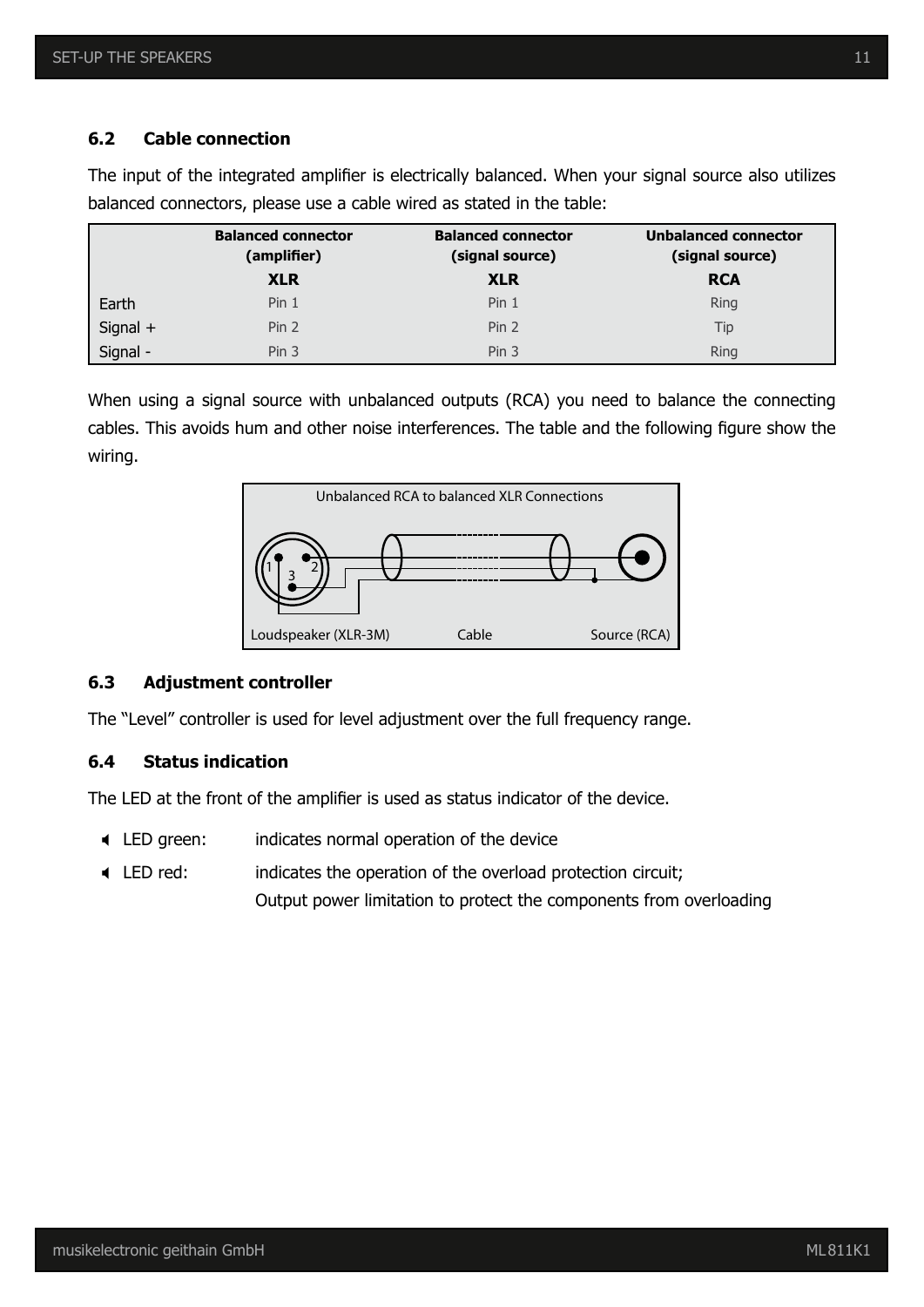#### **7 Specifications**

Maximum SPL

Calibration: Acoustic output level /  $P_F = -14$  dBu Directivity index from 100Hz ... 10kHz increasing from 5dB to 14dB Inherent noise sound level  $\leq$ 7dB(A) / r = 1m (3'3") Total harmonic distortion measured at  $100 dB_{cpl}$  / r = 1m (3'3") from 100Hz ... 10kHz ≤−45dB Nominal input level  $+6$ dBu (adjustable) Input impedance  $≥10kΩ RC$  balanced Electronic crossover frequencies 550Hz and 2.1kHz Nominal output power of the amplifier LF MF HF Input connector of the speaker Neutrik Speakon NL8 MPR Output connector of the amplifier Neutrik Speakon NL8 MPR Drive units Woofer Mid-range unit Tweeter Operation indicator of the amplifier Display blue Power requirements 85V ... 265V, 50Hz ... 60Hz Power consumption 50VA when idle Mains connection Neutrik Powercon NAC3 MPA-1 Protection class **Protection class** 1 EMV conformity EN55103-1 Emission Class A Environmental conditions for use for storage

 humidity Connection cable Loudspeaker – amplifier

General **Active 3-way reference monitor for listening distances between** 3m (9′10″) and 8m (26′3″) from 100Hz ... 6kHz  $118dB$  ... 127dB / r = 1m (3'3") (4 $\pi$ ) 121dB ... 130dB /  $r = 1$  m (3'3") (2π) Bandwidth 28Hz ... 20kHz ±3dB  $95dB / r = 2m (67")$ 1,500W / 8Ω 800W / 4Ω 800W / 4Ω Input connector of the amplifier Analogue XLR 3F or optional XLR 3F AES EBU 1× 400mm (16″) cone 1× 260mm (10″) cone 4× 25mm (1″) dome Level and clipping indicator Green LED chain at amplifier / limiting red max. 1,100VA at full load EN55103-2 Immunity

> +15°C ... +35°C (+59°F ... +95°F) −25°C ... +45°C (−13°F ... +113°F) 45% ... 75%

Speakon NL8; shielded cable Standard length 3m (9′10″); other lengths on request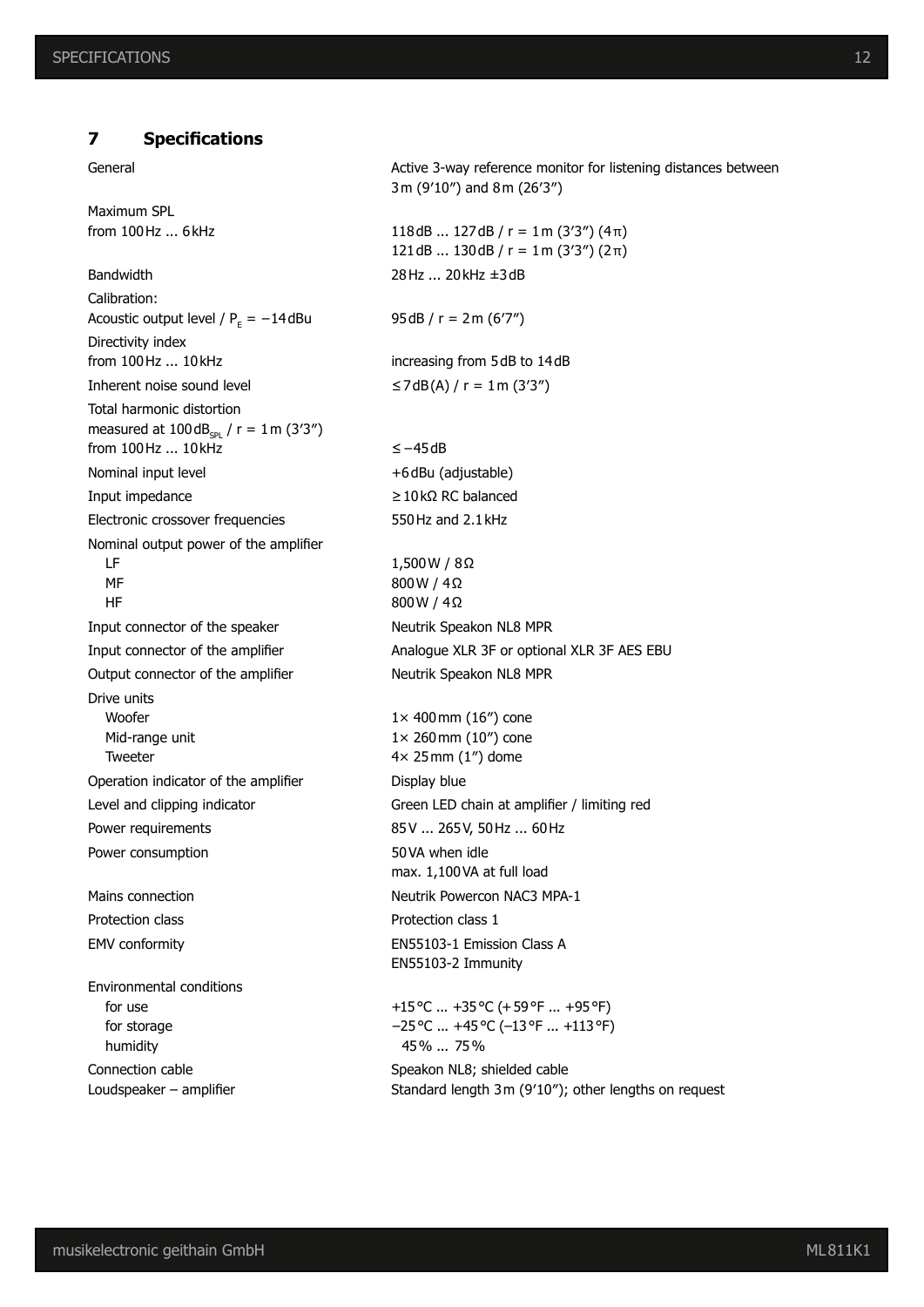Dimensions  $(H \times W \times D)$  Loudspeaker Amplifier

Weight Loudspeaker Amplifier Design of the cabinet

810mm × 460mm × 400mm (31.9" × 18.2" × 15.8") 90 mm (2HE)  $\times$  440 mm (faceplate 485 mm)  $\times$  290 mm  $(3.6'' (2$ U) × 17.4" (faceplate 19.1") × 11.5")

51kg (112.5lbs) 7.1kg (15.7lbs)

Loudspeaker MDF wood in ash black veneered; different veneers and colours on request

Lateral mounting **Example 20** with lateral mounting; without lateral mounting on request Handles **Handles Handles With handles**; without handles on request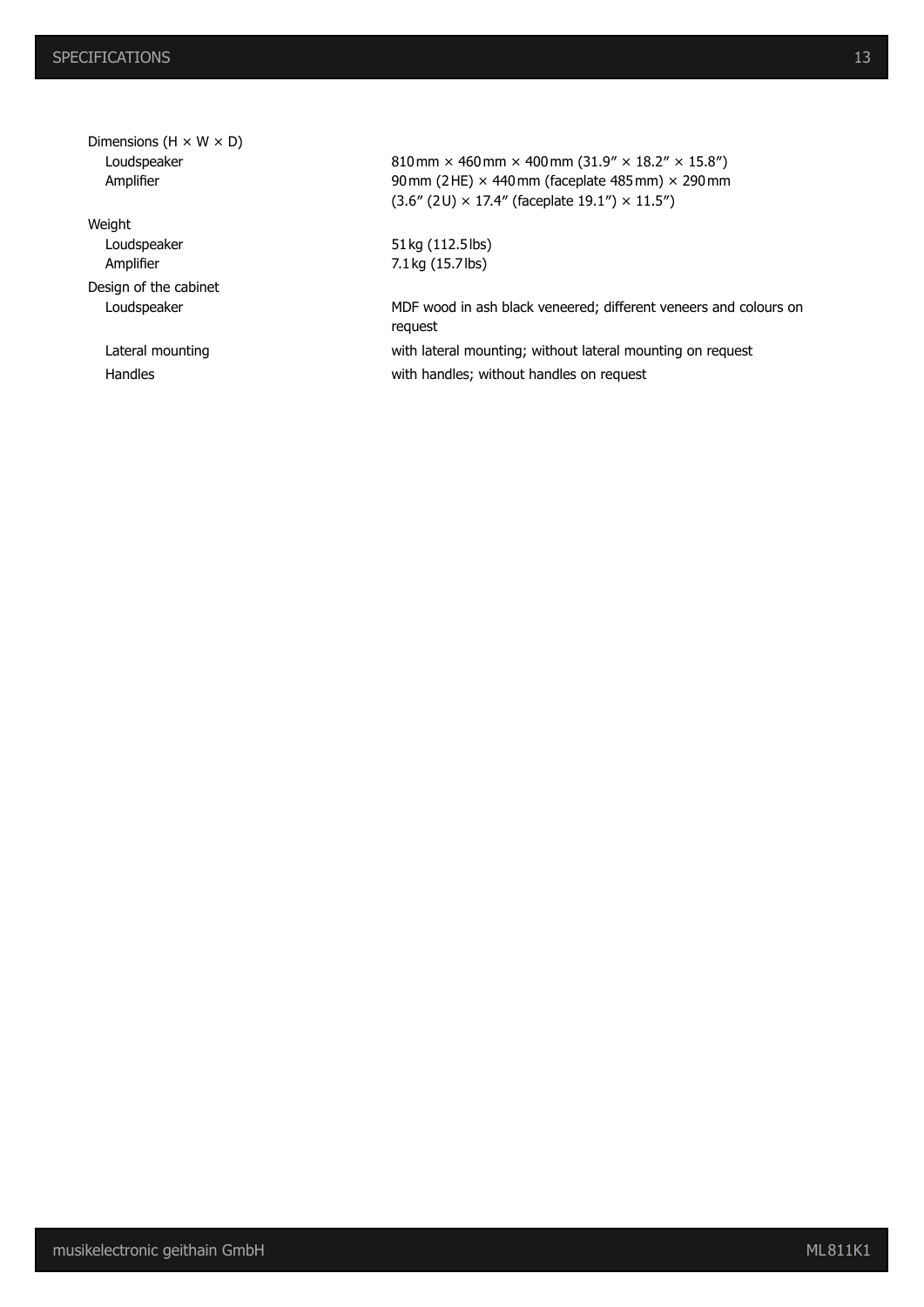#### **8 Acoustic measurements**

All acoustic measurements are carried out under anechoic conditions with 2m (6′7″) distance.